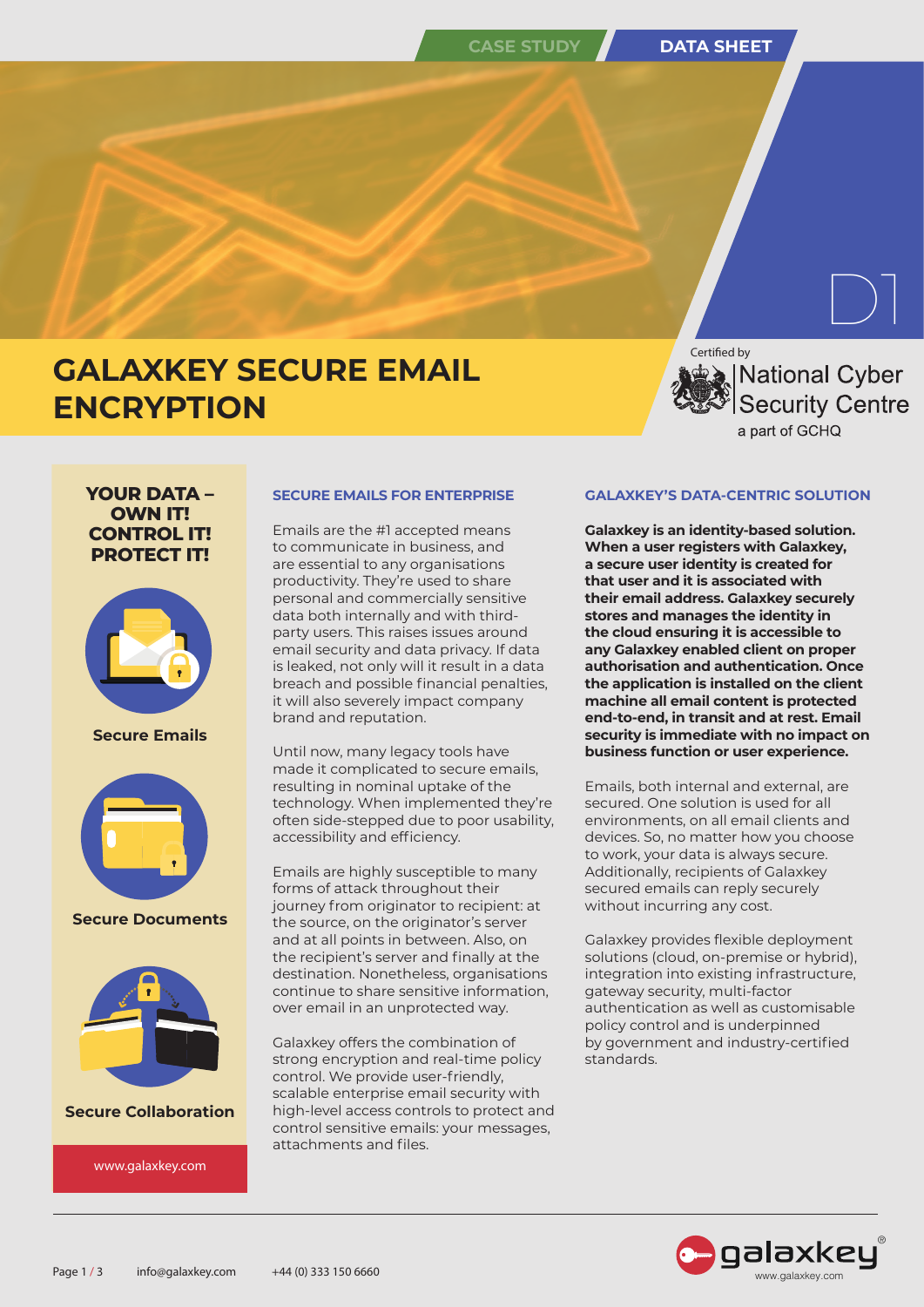# **EMAIL ENCRYPTION SECURITY: EASY TO USE DEVICE CLIENTS**

Certified by **National Cyber** Security Centre a part of GCHQ

 $\boxed{\phantom{1}}$ 

**BENEFITS**

**Galaxkey integrates easily with existing email clients, providing one-click security for end-users to share information securely straight from Outlook, iOS, Android and Windows. Mobile applications enable access to secured information anywhere, providing streamlined secure working.**

# **GALAXKEY ADD-IN**

The Galaxkey Add-in is a Microsoft Outlook Add-in which transforms Outlook into a Galaxkey enabled client. The Add-in integrates with Outlook seamlessly, enabling the user to send and receive secure emails with ease.

### **GALAXKEY APPLIANCE**

Galaxkey is available as an onsite appliance, which can be set up in corporate networks. This is ideal for organisations who do not want to expose their private keys. The appliance provides a hybrid solution that attaches to Galaxkey in the cloud and takes advantage of the invitation model seamlessly.

### **GALAXKEY WEB ACCESS**

The GWA is a web-based Galaxkey client that enables the user to view secured emails. GWA can be used to view secured emails on any browserenabled devices including: iPhone, iPad, Blackberry and Android. The GWA can be hosted in-house for corporate accounts or users can opt to use the Galaxkey cloud-based service.

### **GALAXKEY MOBILE CLIENTS**

Galaxkey provides native mobile clients for Apple iOS (iPhone and iPad), Windows Mobile and Android devices. These apps work seamlessly with the Galaxkey framework and provide the ability to read and send secured emails.



#### **DESKTOP, MOBILE AND WEB**

Encrypt and decrypt emails as well as content on any mobile device and on the web.

### **MAIL REVOCATION**

Revoke access to secured emails that have been sent. User is able to revoke access to incorrectly sent email making it inaccessible to the recipient.

### **DIGITAL EMAIL SIGNING**

This anti-spoof feature ensures data integrity and nonrepudiation. A digitally signed email provides the assurance that the data has not been tampered with.

#### **CLASSIFICATION**

Proactively mark data and files to assist with compliance.

### **MAIL TIME-OUT**

Implement time limits for accessibility when sending secured emails. Once the time lapses, the email becomes inaccessible.

#### **NOTIFICATIONS**

A digital notification can be sent to the user (sender) when the secured email is opened and viewed.

#### **MEET LEGISLATIVE AND INDUSTRY COMPLIANCE REQUIREMENTS, INCLUDING GDPR**

Encrypt personally and commercially sensitive emails and attachments, whilst staying in control of your data.



# **POLICY MANAGEMENT**

Set rules and policies to protect your data and meet specific compliance requirements.